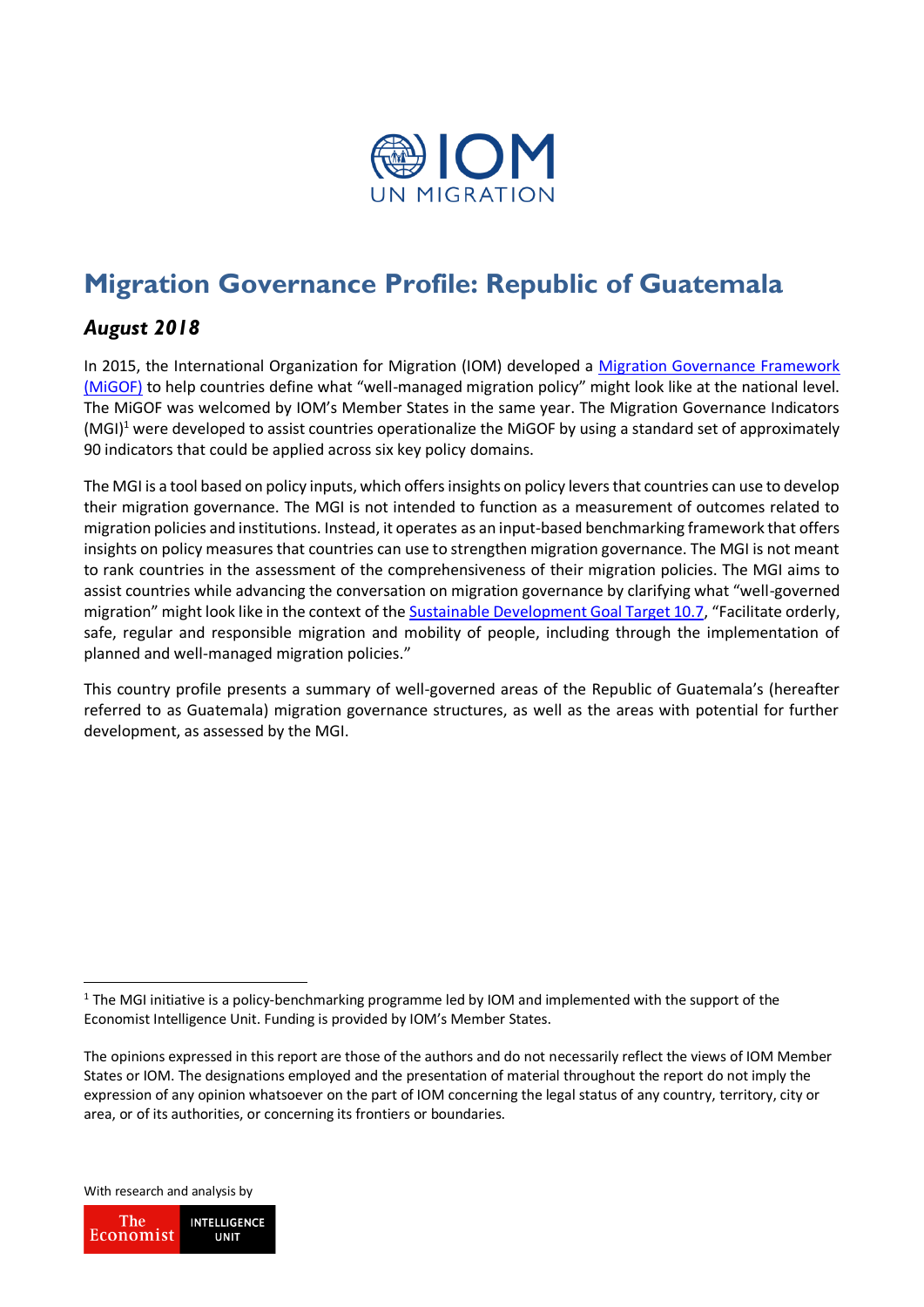# **Key findings**

## **1. Adherence to international standards and the fulfilment of migrants' rights**

### **1.1. International conventions ratified**

The table below follows a standard format and looks at the ratification of specific international conventions. The list of conventions covered is by no means exhaustive.

| Name of the convention                                                                                                 | <b>Ratification</b> |
|------------------------------------------------------------------------------------------------------------------------|---------------------|
| Migration for Employment Convention (Revised), 1949 (No. 97)                                                           | Yes (1952)          |
| Convention on the Status of Refugees, 1951                                                                             | Yes (1983)          |
| Convention relating to the Status of Stateless Persons, 1954                                                           | Yes (2000)          |
| Convention on the Reduction of Statelessness, 1961                                                                     | Yes (2001)          |
| Migrant Workers (Supplementary Provisions) Convention, 1975 (No.<br>143)                                               | No                  |
| Convention on the Rights of the Child, 1989                                                                            | Yes (1990)          |
| International Convention on the Protection of the Rights of All Migrant<br>Workers and Members of Their Families, 1990 | Yes (2003)          |

### **1.2. Migration governance: Examples of well-developed areas**

The Government of Guatemala gives priority to the rights of immigrants and has enacted legislation to ensure access to basic public services such as education, healthcare and security, on an equal footing with Guatemalan nationals.

In 2016, the Congress of the Republic of Guatemala adopted the [Migration Code](http://www.acnur.org/fileadmin/Documentos/BDL/2017/10978.pdf) through Decree 44-2016, which took effect in May 2017 and is now being implemented. Article 2 of the Code guarantees access for immigrants to security, health services, education, employment and housing, among other things. Immigrants' rights are also enshrined in the [Constitution.](https://www.oas.org/juridico/mla/sp/gtm/sp_gtm-int-text-const.pdf) Under Article 71, for example, the State is required to provide and facilitate education for its citizens free of discrimination, while Article 100 guarantees the right to the services and benefits available from the [Guatemalan Social Security Institute.](http://www.igssgt.org/)

There are options for obtaining permanent residency and citizenship. A person with temporary resident status may obtain permanent residency after living in Guatemala and demonstrating to the immigration authorities that their situation is stable. To obtain citizenship, immigrants must first obtain "domiciled alien" status after two years of legal residence in Guatemala, or if they have Guatemalan children or parents, or are married to a Guatemalan national. Applicants from non-Central American countries must hold the "domiciled alien" status for five or more years in order to obtain citizenship. Spanish nationals are an exception to this, as they are treated in the same way as Central American citizens in virtue of a signed agreement. For persons from Central America (Belize, Costa Rica, El Salvador, Honduras and Nicaragua), a period of three years' residence in the country is required.

### **1.3. Areas with potential for further development**

Currently, only two types of residence permits allow access to the job market: employment may be sought only in the specific cases of being married to a Guatemalan national or having a Guatemalan child. Moreover, Article 13 of the [Labour Code](http://biblioteca.oj.gob.gt/digitales/36036.pdf) prohibits companies from employing more than 10 per cent of immigrants and from paying them more than 15 per cent of their respective total wage bills, subject to the provisions of any special laws in this regard.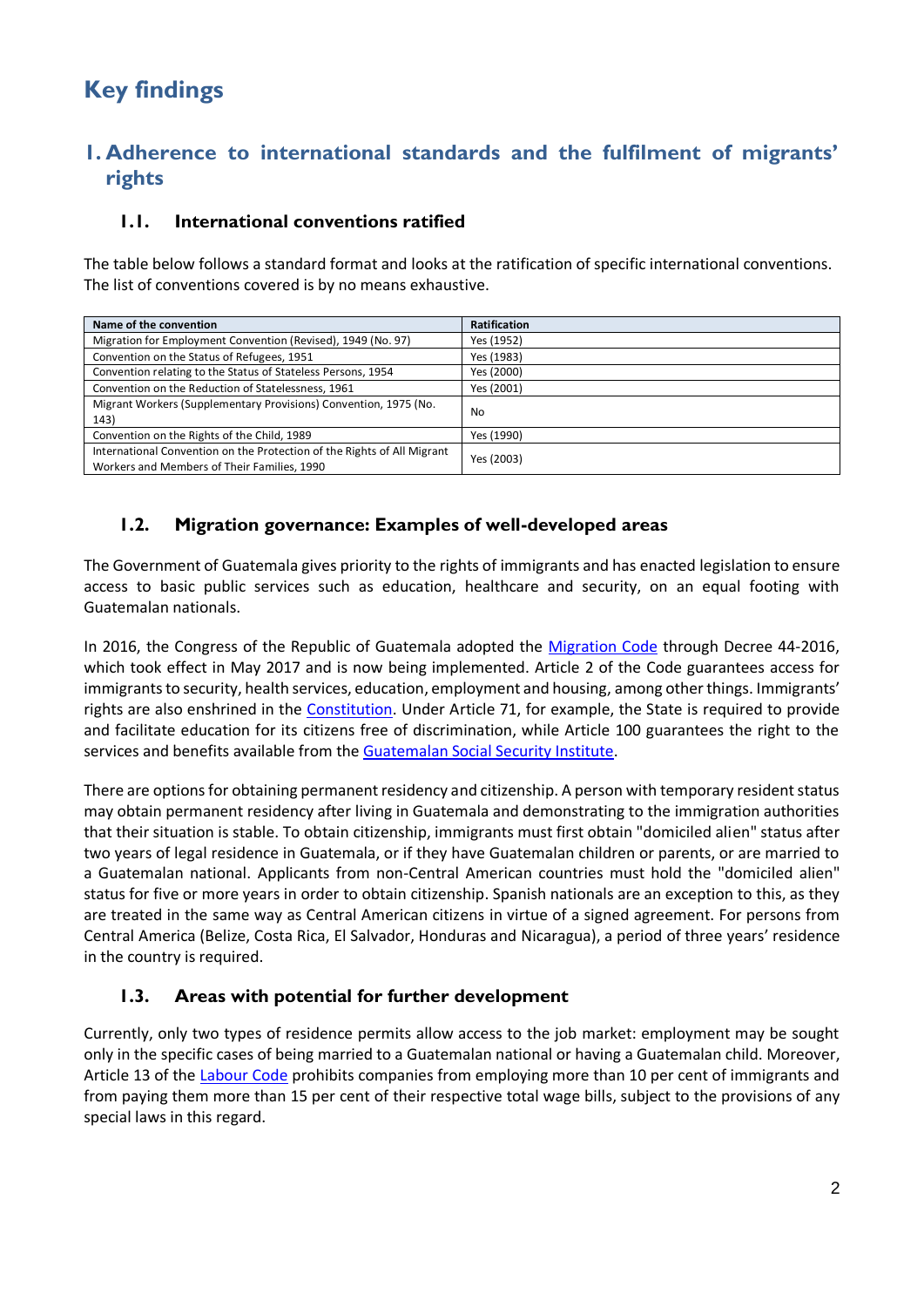In the case of the public sector, the National Civil Service Office (ONSEC) is the body that regulates hiring in centralized and decentralized entities, and under the law, immigrants are hired when there are no nationals with the requisite skills. There are no restrictions on autonomous and semi-autonomous entities. Selfemployed workers must fulfil the requirements laid down by the Tax Administration Supervisory Authority (SAT), which are similar for nationals and immigrants.

The [Migration Code](http://www.acnur.org/fileadmin/Documentos/BDL/2017/10978.pdf) contains the concept of family reunification, though cases are currently being handled on an ad hoc basis, in other words, on a case-by-case basis, except for investors, pensioners or people of independent means, whose permits of residence include their family members. Family members eligible for reunification are parents, spouses and children of less than 18 years old or unmarried children and persons below 25 years of age. There are no restrictions on family reunification based on certain personal characteristics (such as gender).

No pension portability agreements have been signed with other countries.

Under the Constitution, the right to vote in local elections is reserved for citizens of Guatemala. It is important for specific mechanisms for civil participation to exist so that immigrants can be included as active members of society.

### **2. Formulates policy using evidence and whole of government approach**

### **2.1. Migration governance: Examples of well-developed areas**

Guatemala has domestic legislation regulating immigration and emigration. In 2016, the Congress of the Republic of Guatemala adopted the [Migration Code,](http://www.acnur.org/fileadmin/Documentos/BDL/2017/10978.pdf) which addresses the rights and duties of migrants.

There are government bodies with different migration-related responsibilities. The [Ministry of the Interior](http://mingob.gob.gt/) is responsible for formulating the country's migration policy. The [General Directorate of Migration \(DGM\)](http://igm.gob.gt/) is a branch of the [Ministry of the Interior](http://mingob.gob.gt/) and is specifically charged with implementing migration policy. The Government is implementing the new [Migration Code,](http://www.acnur.org/fileadmin/Documentos/BDL/2017/10978.pdf) on the basis of which the National Migration Authority (AMN) was set up and tasked with formulating migration policy.

Guatemala has been striving for greater horizontal and vertical migration policy coherence. The National Migration Authority is expected to act as the principal interministerial coordination body. The AMN comprises the Office of the Vice-President of the Republic, the Guatemalan Migration Institute (now the [DGM\)](http://igm.gob.gt/), the Guatemalan National Council for Attention to Migrants (CONAMIGUA) and the Ministries of Foreign Affairs, Social Development, Labour and Social Welfare and of the Interior.

CONAMIGUA is a body set up in 2007 through Decree 46-2007, comprising the Guatemalan State authorities responsible for monitoring and protecting the human rights and individual guarantees of Guatemalans living abroad. However, it remained inactive for about eight months prior to the start of 2018, for lack of authorities. CONAMIGUA has been re-activated and has begun operational interministerial coordination and now participates in technical sessions with AMN as well as other institutions. The new [Migration Code](http://www.acnur.org/fileadmin/Documentos/BDL/2017/10978.pdf) establishes interinstitutional coordination bodies such as the AMN, which is tasked with formulating, creating and overseeing migration policy and migration-related security. Likewise, the Council for Attention and Protection created under the [Migration Code](http://www.acnur.org/fileadmin/Documentos/BDL/2017/10978.pdf) is now meeting and coordinating the preparation and adoption of regulations.

There are currently other coordinating bodies in operation. For example, there is a coordinating body for matters relating to migrant children and adolescents pursuant to Government Decision 146-2014, and others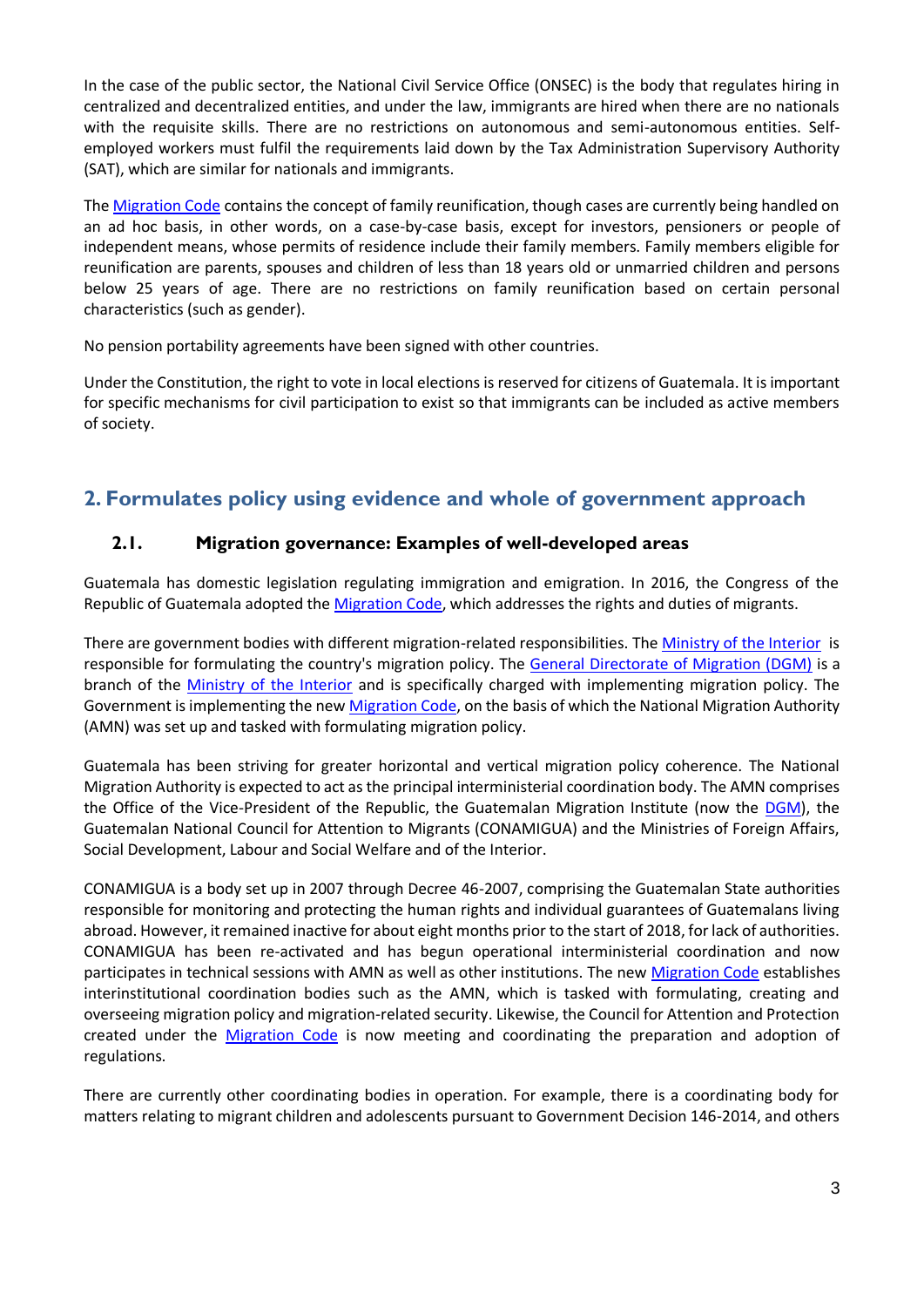such as the Inter-Agency Commission against Trafficking in Persons (CIT) and the National Commission for Refugees (CONARE). This latter body is currently suspended now that the AMN has been set up.

There are institutions in Guatemala that assist nationals residing abroad (embassies, consulates, labour attachés, ministries/offices for diaspora issues). According to the Ministry of Foreign Affairs (MINEX), there are 41 embassies or consulates in countries around the world.

As regards data collection and the availability of information, the DGM [web portal](http://igm.gob.gt/) periodically publishes figures on the number of persons returning by air and land, breaking down adults, children and adolescents by gender. In addition, the 2002 census included five questions on migration. It is also confirmed that the 2018 census likewise includes a module on migration.

#### **2.2. Areas with potential for further development**

The recent [Migration Code](http://www.acnur.org/fileadmin/Documentos/BDL/2017/10978.pdf) has not been operationalized.

The country is now transitioning towards implementation of the measures laid out in the recent Migration [Code,](http://www.acnur.org/fileadmin/Documentos/BDL/2017/10978.pdf) which is not yet operational, a fact that is impeding the determination of future actions. Once the transition process is complete, AMN will need to table a draft working agenda. Furthermore, the [DGM](http://igm.gob.gt/) will become the Guatemalan Migration Institute, a decentralized body that will be charged with ensuring respect for the human right to migrate and safeguarding it through the proper administration of migration law, as well as providing timely assistance and protection for immigrants in Guatemala and Guatemalan emigrants who need these services.

The MINEX has proposed fundamental measures such as expanding diplomatic and consular representation abroad, strengthening channels of communication through which to offer support for Guatemalans living abroad, including their associations and leaders. Nevertheless, there are still no formal programmes for working with Guatemalans in the diaspora.

Civil participation by Guatemalans abroad is limited. The electoral law was nevertheless amended in 2017 to allow for voting abroad and work is now progressing on the mechanisms to be used. The Supreme Electoral Tribunal issued Decree 274-2016 on the regulations governing voting abroad, but its implementation is still at the planning stage.

### **3. Engages with partners to address migration and related issues**

#### **31. Migration governance: Examples of well-developed areas**

Guatemala participates in several Regional Consultative Processes on Migration (RCPs). Besides, the country is a member of the [Regional Conference on Migration or Puebla Process \(RCM\)](http://www.crmsv.org/) and also participates in the Central American Commission of Directors of Migration (OCAM). Guatemala is also a participant in the [Global](https://gfmd.org/)  [Forum on Migration and Development \(GFMD\),](https://gfmd.org/) *inter alia*.

The Governments of Mexico and Guatemala have signed over 40 agreements and memorandums of understanding, a reflection of the rapid evolution of their relations over recent years and the commitment of both countries to strengthening cooperation such that it translates into greater development, prosperity and security, especially for those living in the border area. Furthermore, in May 2018 th[e Ministry of Labour](http://www.mintrabajo.gob.gt/) signed an Agreement on Labour Cooperation with Mexico in order to strengthen ties of cooperation and foster information sharing between both countries.

The Government is working formally with the private sector and civil society in getting to grips with migration issues. It was announced in June 2017 that the Inter-American Development Bank (IDB), the Governments of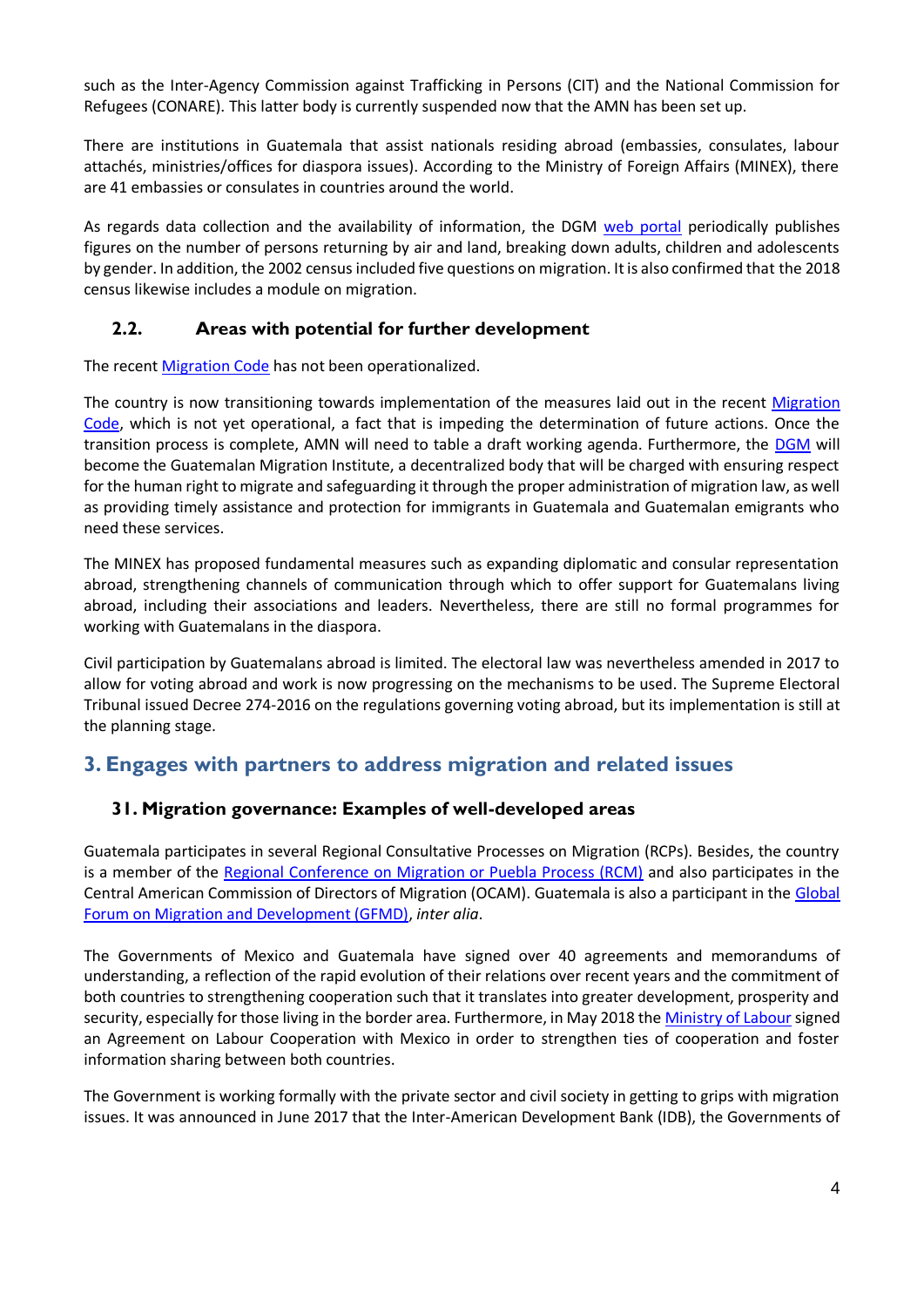El Salvador, Guatemala and Honduras, as well as the private sector will invest US\$750 million in energy, transport, water and tourism projects. The plan is to create economic and job opportunities in order to discourage migration towards the north of the continent. Meanwhile, the United Nations High Commissioner for Refugees (UNHCR) is undertaking institutional capacity building for the benefit of government officials responsible for refugee matters and is working with migration authorities to ensure compliance with the principles of international protection (IDB, 2017).

There are also initiatives such as the "[GUATE TE INCLUYE](http://www.avina.net/avina/en/guatemala-lanzan-programa-guate-te-incluye-migrantes-deportados/)" (Guatemala includes you) programme, which is an interinstitutional and intersectoral coordination initiative designed to ensure the participation of all stakeholders, thereby furthering social and job market inclusion for returning migrants. Participating in this initiative are private sector and civil society institutions as well as government bodies such as the [MINEX,](http://www.minex.gob.gt/) the Social Welfare Secretariat, the General Directorate of Migration, and the **Ministry of Labour**, among others.

Since 2005, Guatemala has been a party to the Convention on the creation of the single Central American visa for the free movement of foreign nationals between the Republics of El Salvador, Honduras, Guatemala and Nicaragua (CA4). The single visa permits free movement for foreign nationals on the territory of any of the Member States.

### **3.2. Areas with potential for further development**

Currently, there are agreements such as the CA4 on the free movement of aliens, as well as customs agreements in place between Honduras, Guatemala and El Salvador, but so far none has addressed the topic of labour mobility.

Although Guatemala is a member of the Executive Committee of the Comprehensive Regional Protection and Solutions Framework (MIRPS) and an Observing Member of the UNHCR Executive Committee, it does not form part of the governing body of the International Organization for Migration (IOM).

The country maintains regular interaction with Guatemalan communities abroad through the consular missions of the [MINEX.](http://www.minex.gob.gt/) This notwithstanding, there are no forums for formal collaboration with members of the diaspora and expatriate communities for devising migration programmes and implementing migration policy.

## **4. Advances the socioeconomic well-being of migrants and society**

### **4.1. Migration governance: Examples of well-developed areas**

As a receiving country, Guatemala has drawn up regulations promoting ethical practices in the hiring of immigrants. In 2016 the Congress of the Republic of Guatemala approved the [Migration Code,](http://www.acnur.org/fileadmin/Documentos/BDL/2017/10978.pdf) which guarantees that all persons present on the national territory will enjoy equal access to public employment services, pursuant to the [Constitution of the](https://www.oas.org/juridico/mla/sp/gtm/sp_gtm-int-text-const.pdf) Republic, the Migration Code and other applicable norms. Besides, the [Migration Code](http://www.acnur.org/fileadmin/Documentos/BDL/2017/10978.pdf) lays down the minimum social rights and entitlements in terms of security and assets and properties for everyone, irrespective of migration status. The provisions of the [Code](http://www.acnur.org/fileadmin/Documentos/BDL/2017/10978.pdf) are currently in transition, but reflect the country's determination to guarantee the rights of migrants.

In 2014 Mexico and Guatemala signed an agreement to create instruments to furnish quantitative and qualitative information on the characteristics of migrant workers, which would feed into the elaboration of active labour policies. As an offshoot of the agreement, a campaign was mounted to inform the Guatemalan population about working in southern Mexico and about their labour rights. Guatemala also signed an agreement with Belize aimed at establishing a general framework for implementing a seasonal workers programme.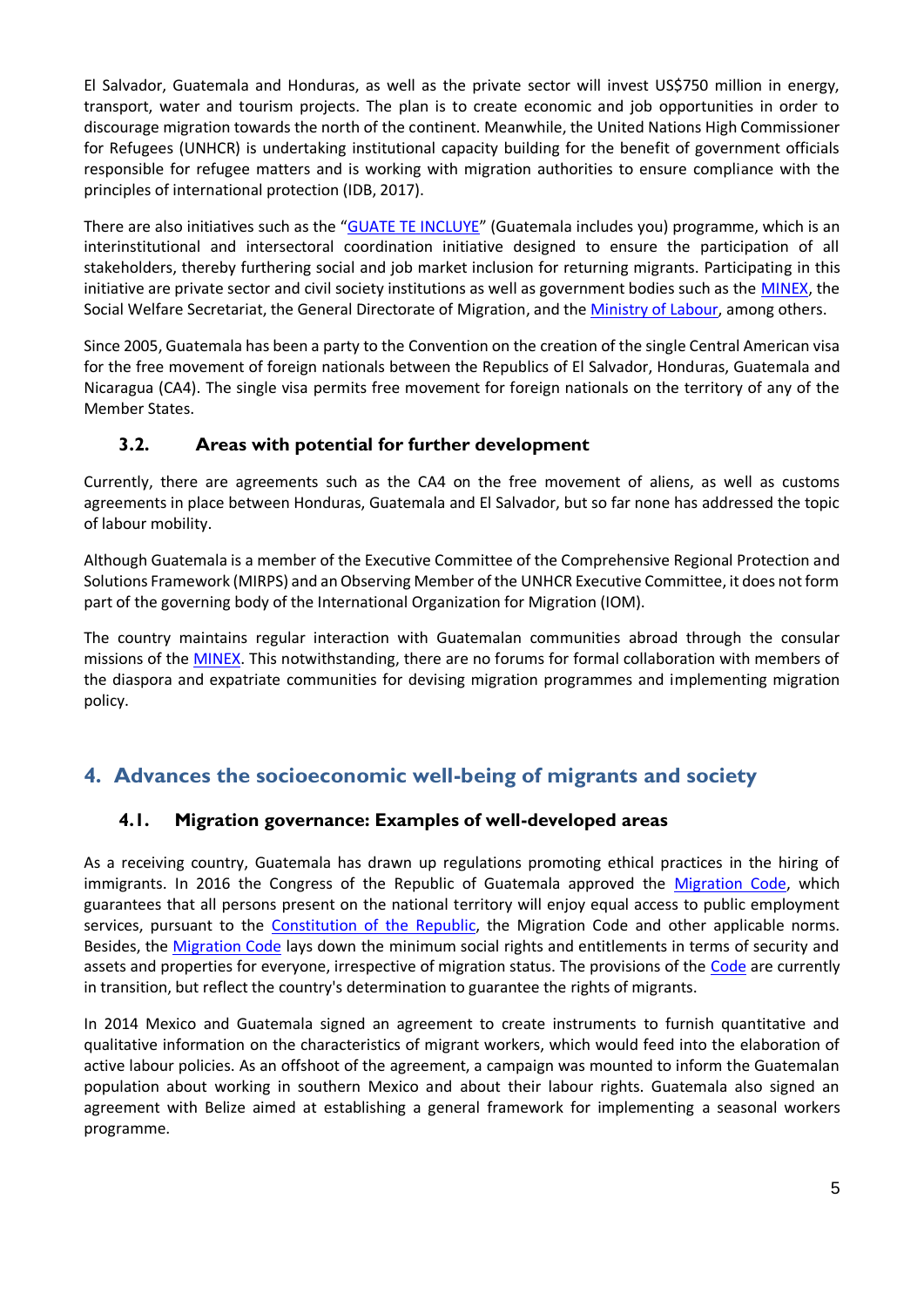Guatemala allows unrestricted and equal access to primary and secondary education for international students. Fees charged by national universities are different for Guatemalan and international students, however.

Guatemala has formally adopted accreditation criteria for the recognition of foreign qualifications (degrees and/or diplomas, skills and expertise). Article 87 of the [Constitution](https://www.oas.org/juridico/mla/sp/gtm/sp_gtm-int-text-const.pdf) states that the University of San Carlos of Guatemala is the only one entitled to approve the credentials of professionals who are graduates of foreign universities and to set the preliminary requirements that must be met to that end, as well as to recognize university-level titles and diplomas covered by international treaties.

Moreover, the National Policy on Decent Work 2017-2032 provides for Priority Action 2, National Migration for Development Programme, specific aim of focal point 1, "Job creation", and for Priority Action 9, Job skills certification programme, specific objective of focal point 2, "Promoting labour certification of people with onthe-job training and of returning migrants in the framework of the National Vocational Training System", *inter alia*.

In the case of th[e Directorate-General for Extracurricular Education \(DIGEEX\),](http://digeex.mineduc.gob.gt/digeex/index.php/es/) when distance learning or virtual courses are involved, the place of study must be certified and the relevant documents must be apostilled. [DIGEEX](http://digeex.mineduc.gob.gt/digeex/index.php/es/) also recognizes education and training acquired in other countries, provided that verification is possible.

### **4.2. Areas with potential for further development**

Guatemala compiles information on the labour market broken down by migration status, but the data are not published online. On its official website, however, the **MINEX** does publish data on Guatemalan migrant workers abroad who register with that institution.

Demand for immigrant workers is not monitored in Guatemala, for example by means of lists of occupations facing human resource shortages. Likewise, Guatemala does not have different types of visas for attracting persons with specific professional skills nor has there been any national evaluation to gauge the effects of outmigration on the domestic labour market.

In Guatemala there are the [National Policy for the Promotion and Integral Development of Women \(PNPDIM\)](http://www.segeplan.gob.gt/downloads/clearinghouse/politicas_publicas/Derechos%20Humanos/Politica%20Promoci%C3%B3n%20%20y%20desarrollo%20Mujeres%202008-2023.pdf) and the Equal Opportunity Plan 2008-2023 (PEO), being promoted by the Presidential Secretariat for Women [\(SEPREM\),](http://seprem.gob.gt/) yet there are no specific measures to promote gender equality for immigrants on the job market.

A work permit must be obtained in Guatemala in order to engage in any kind of paid activity. International students holding residence permits for study purposes must apply for work permits. There are no provisions or regulations allowing or forbidding students to work during their studies. The only constraint for obtaining a work permit is that applicants must have a job offer to back up their application. No work permit is required, however, if a migrant worker is providing consulting or advisory services.

Although there is a substantial flow of remittances to Guatemala, there is no government scheme that actively encourages the sending of remittances. The Bank of Guatemala (BANGUAT) uses the IOM Migration and Remittances Survey to estimate the average cost of making remittances to Guatemala, as there is no official source of information. The country has a system for internally gauging aggregate remittance flows, which is fed with aggregate figures provided by private banks.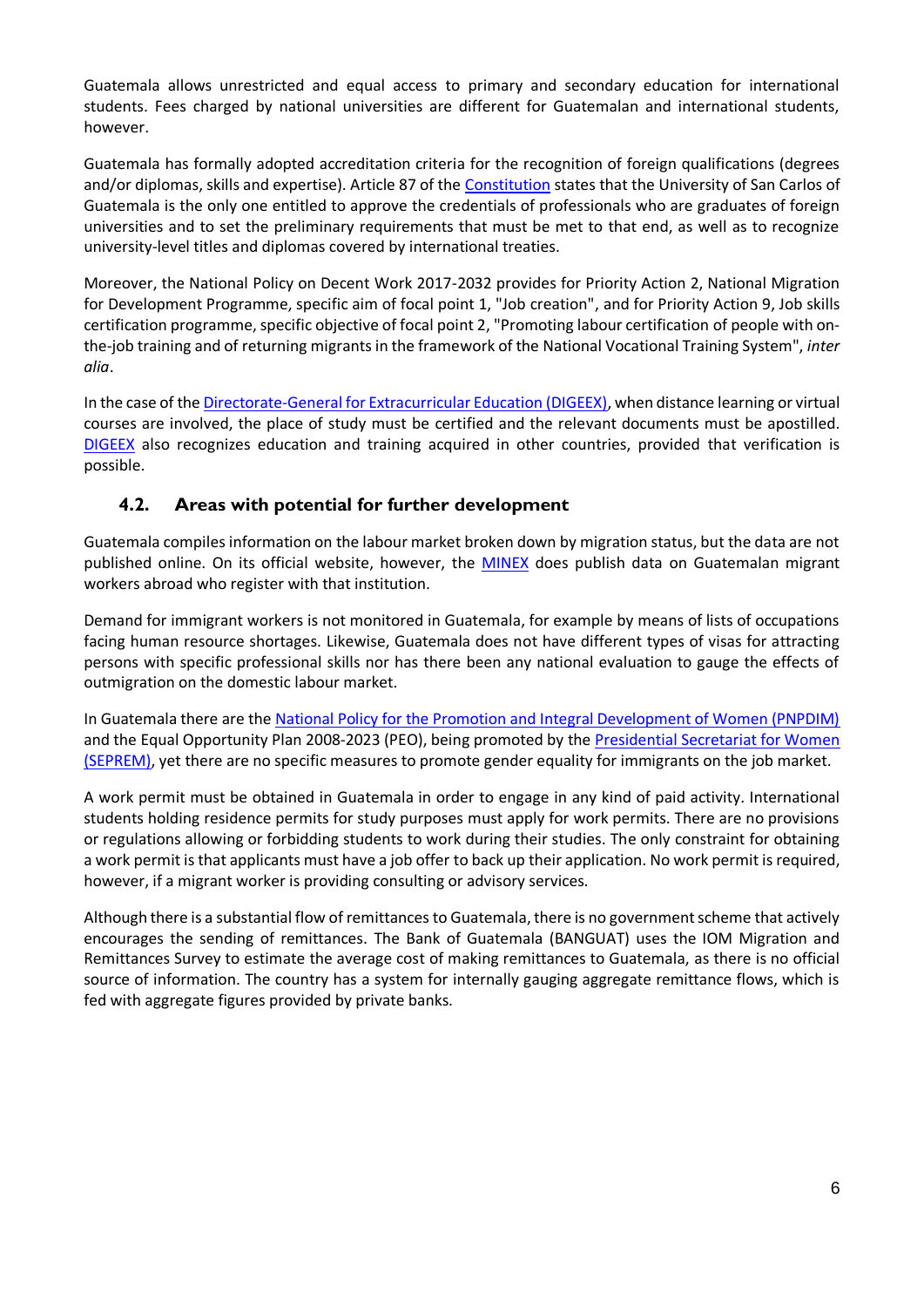# **5. Effectively addresses the mobility dimensions of crises**

### **5.1. Migration governance: Examples of well-developed areas**

The Government has an emergency plan for managing large movements of people in times of crisis. In 2017, the [National Disaster Reduction Coordination Office](https://conred.gob.gt/site/index.php) (CONRED) issued th[e National Response Plan \(PNR\)](https://www.conred.gob.gt/www/documentos/planes/Plan-Nacional-de-Respuesta.pdf) which covers the entire resident population in Guatemala, irrespective of migration status.

The country has communication systems for receiving information regarding the evolution of a crisis, communicating the needs of the population and providing information on ways of accessing assistance. Public alerts are effected using a colour-coded system (from green to red) that is declared by [CONRED,](https://conred.gob.gt/site/index.php) addressed to the population at large irrespective of migration status, and describe specific activities. Alerts are transmitted by radio, telephone, television and the Internet.

The Government has arrangements in place to assist Guatemalan nationals abroad in times of crisis (through consular assistance). For example, there is a call centre in Guatemala that offers assistance and provides information regarding consular protection for Guatemalan citizens living abroad. The registration of nationals residing abroad takes place on a voluntary basis. The number of Guatemalans abroad is estimated on the basis of consular actions as reported by the consular services.

The [Ministry of Foreign Affairs](http://www.minex.gob.gt/) has furthermore instructed its consular and diplomatic missions accredited abroad to draw up contingency plans to serve as action guidelines for the protection of the migrant Guatemalan population in crisis situations. There are currently 73 contingency plans.

### **5.2. Areas with potential for further development**

The Government has a disaster response strategy (the [PNR\)](https://www.conred.gob.gt/www/documentos/planes/Plan-Nacional-de-Respuesta.pdf), though it contains no provisions addressing migration and displacement issues. The standards for disaster reduction also do not specifically address the migrant population, but are generally intended to benefit everyone.

Guatemala has no strategies for dealing with migration flows triggered by the adverse effects of environmental degradation or climate change (planned resettlement programmes, for example), nor are there any reports published on climate change adaptation plans.

The national development policy ["K'atun Nuestra Guatemala 2032](http://www.undp.org/content/dam/guatemala/docs/publications/undp_gt_PND_Katun2032.pdf)" (K'atun 2032 National Development Plan) does not address measures relating to displacement (for example, provisions on refugees, internally displaced persons or the reintegration of migrants returning voluntarily or involuntarily).

## **6. Ensures that migration takes place in a safe, orderly and regular manner**

#### **6.1. Migration governance: Examples of well-developed areas**

There is an entity in Guatemala specifically tasked with comprehensive border control and security. The [Guatemalan Migration Institute](http://igm.gob.gt/) is currently in transition from being a department of the [Ministry of the](http://igm.gob.gt/)  [Interior](http://igm.gob.gt/) and is responsible for controlling, and for verifying and ensuring that nationals and immigrants are able to enter, remain on, as well as exit Guatemalan territory. Besides, border control personnel receive specific and regular training.

The Guatemalan Government has a website operated by the **DGM**, which lays out residency and visa options in a clear and easily understandable manner.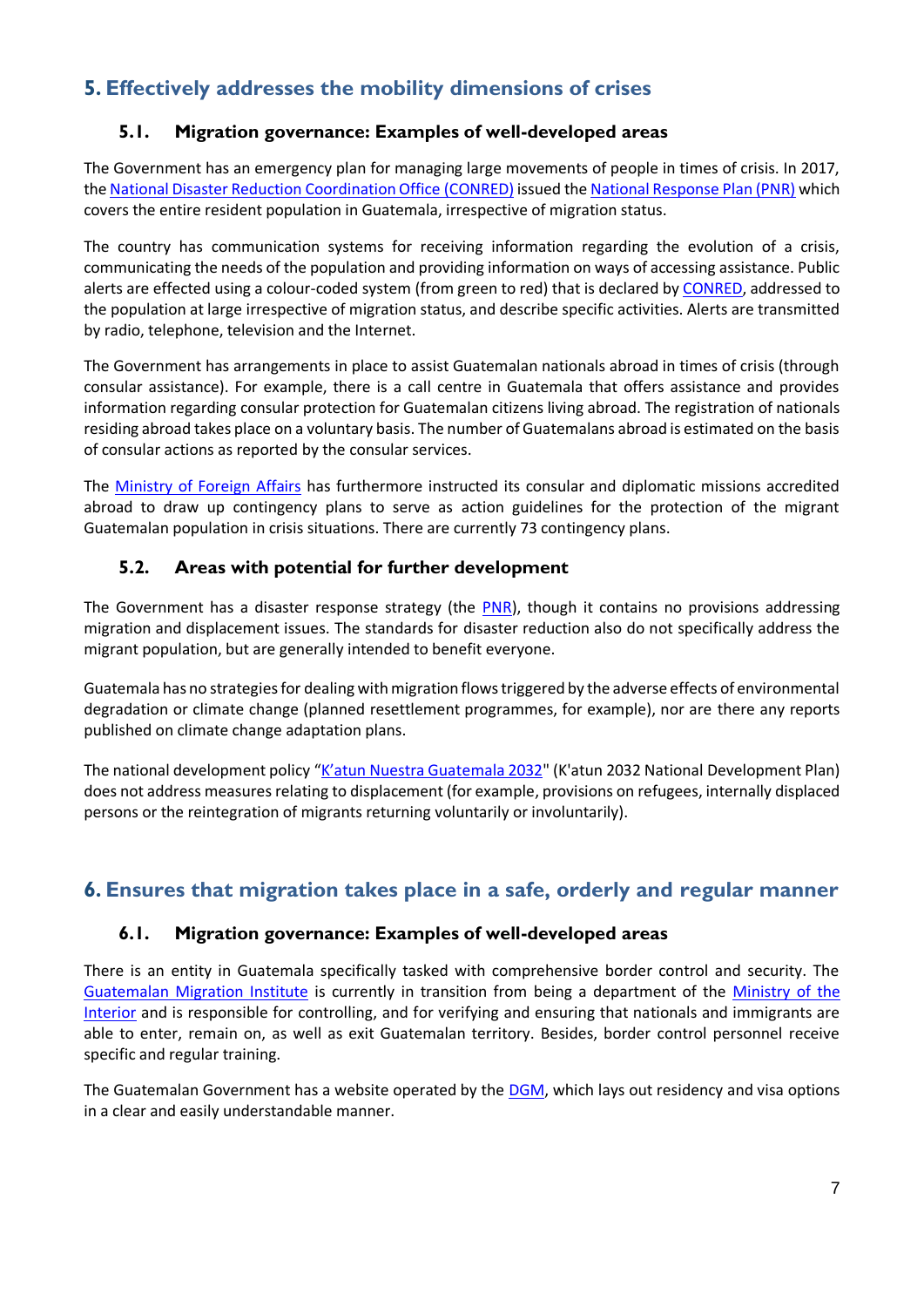Similarly, with IOM assistance, the Guatemalan Government has improved its systems for receiving returnees, whether adults, children or adolescents. For example, a facility has been set up at La Aurora International Airport to receive unaccompanied migrant children and adolescents as well as returning families and better streamline the assistance provided following their return. As pertains to reintegration, the Returned Migrants Entrepreneurship Programme helps returnees find employment.

The [Secretariat against Sexual Violence, Exploitation and Trafficking of Persons \(SVET\)](http://svet.gob.gt/) is Guatemala's steering, coordinating and advisory body in matters of prevention, attention, prosecution and punishment of the crimes of sexual violence, exploitation and human trafficking. In the framework of the Inter-Agency Commission against Trafficking in Persons (CIT), the [SVET](http://svet.gob.gt/) compiles statistical information regarding preventive action as well as the care and repatriation of victims of human trafficking. Besides, the **SVET** receives monthly statistics on human trafficking from the Office of the Public Prosecutor, the Judiciary, the National Civil Police and the Attorney General of the Nation. At the regional level, Guatemala forms part of the Regional Coalition against Human Trafficking, which comprises Belize, Costa Rica, the Dominican Republic, El Salvador, Guatemala, Honduras, Nicaragua, Mexico and Panama.

National statistical data on human trafficking is also shared in this regional technical forum pertaining to the aspects of prevention, attention, and repatriation of victims as well as the prosecution and punishment of this crime.

### **6.2. Areas with potential for further development**

The Government of Guatemala has improved its process of registering and providing immediate care for returnees both in reception centres and by creating training centres under the *Quédate* (Stay) programme being run by the Social Welfare Secretariat (SBS). These centres provide technical training for returning adolescents or those at risk of migrating, offering them tools and opportunities for becoming employable or self-employed in their departments of origin. Nevertheless, much remains to be done with respect to reintegration in the territories. This is crucial, as it empowers and protects returnees by giving them the tools and the assistance needed to become socially reintegrated in their country of origin.

Besides, there is no official programme or special government policy in Guatemala designed to attract people who have emigrated by encouraging them to return voluntarily. As things stand, this issue has so far had a very low profile on the Government's agenda.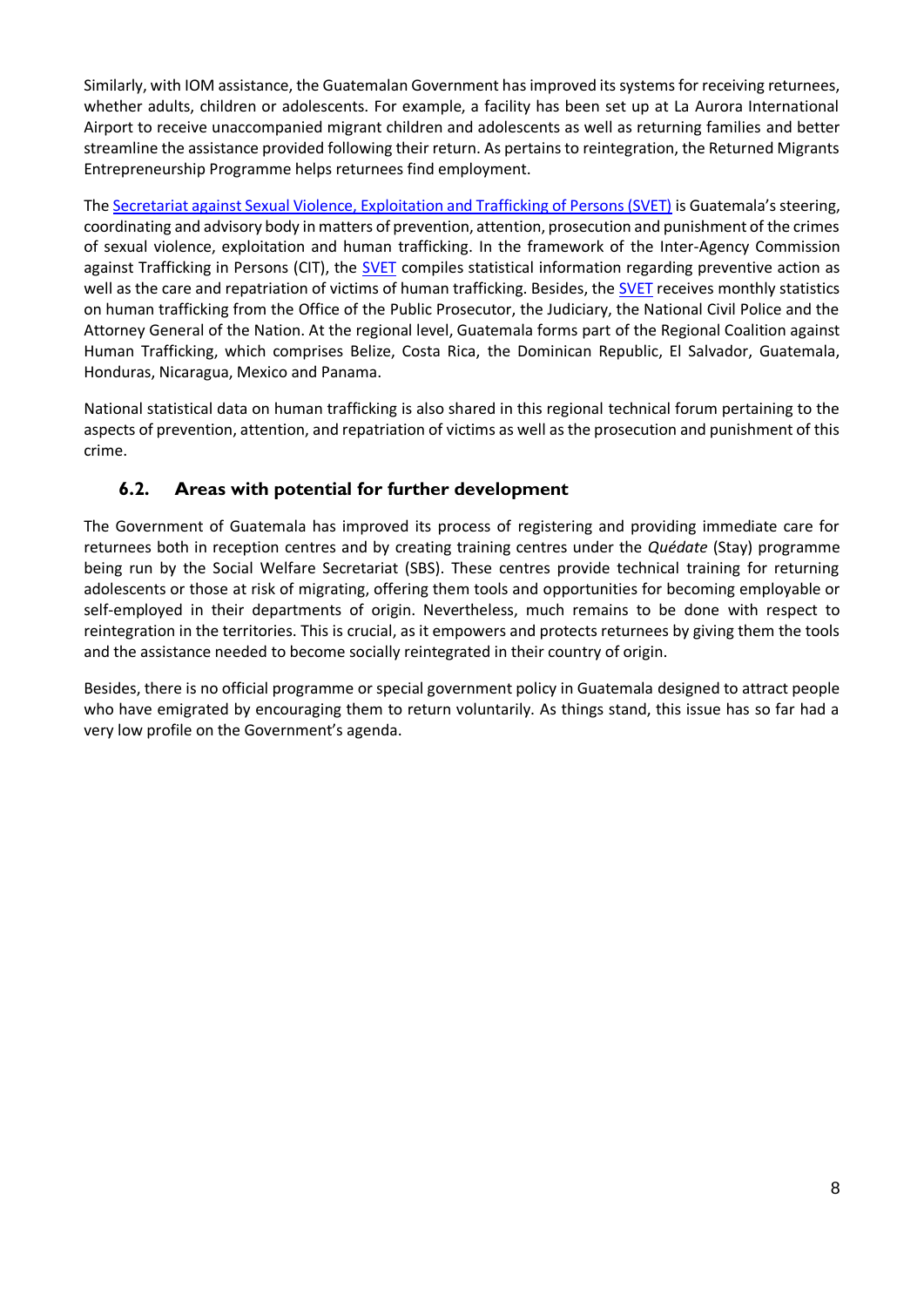### **Key sources**

Inter-American Development Bank (IDB)

2017 The IDB Group is contributing US\$750 million for key infrastructure projects in the Northern Triangle. Available from[: https://www.iadb.org/es/noticias/comunicados-de-prensa/2017-](https://www.iadb.org/es/noticias/comunicados-de-prensa/2017-06-14/triangulo-norte-en-iniciativa-de-infraestructura%2C11824.html) [06-14/triangulo-norte-en-iniciativa-de-infraestructura%2C11824.html](https://www.iadb.org/es/noticias/comunicados-de-prensa/2017-06-14/triangulo-norte-en-iniciativa-de-infraestructura%2C11824.html)

Congress of the Republic of Guatemala

- N.d. Decree 114-97, Executive Branch Organic Law. Available from: <http://www.wipo.int/edocs/lexdocs/laws/es/gt/gt009es.pdf>
- 2018 Ministerial Agreement 10-2018. Available from[: https://goo.gl/tTebKL](https://goo.gl/tTebKL)
- 2016 Migration Code. Available from: www.acnur.org/fileadmin/scripts/doc.php?file=fileadmin/Documentos/BDL/2017/10978
- 2016 Congress of the Republic of Guatemala, Political Constitution of the Republic of Guatemala. Available from[: http://MGI.gob.gt/marco-legal/](http://mgi.gob.gt/marco-legal/)
- 2009 Law against trafficking in persons 9-2009 Chapter VI. Available from: [http://svet.gob.gt/leyes/ley-contra-la-violencia-sexual-explotaci%C3%B3n-y-trata-de](http://svet.gob.gt/leyes/ley-contra-la-violencia-sexual-explotaci%C3%B3n-y-trata-de-personas)[personas](http://svet.gob.gt/leyes/ley-contra-la-violencia-sexual-explotaci%C3%B3n-y-trata-de-personas)
- 2005 Amendments to the National Migration Law, Decree 10-2005. Available from: <https://goo.gl/rjDuwP>
- 2003 Decree 1441 Labour Code of Guatemala. Available from: <http://biblioteca.oj.gob.gt/digitales/36036.pdf>
- 2003 Regulations on work permits for foreign nationals GOVERNMENT DECISION No. 528. Available from[: https://goo.gl/XQ3dbA](https://goo.gl/XQ3dbA)
- 1998 Migration Law, No. 95-98. Available from: <https://goo.gl/MR74cx>

National Disaster Reduction Coordination Office

2017 National Response Plan (PNR). Available from: <https://conred.gob.gt/site/documentos/planes/Plan-Nacional-de-Respuesta.pdf>

#### Government of Guatemala

- 2016 CONRED, Standards for disaster reduction. Available from: <https://conred.gob.gt/site/Normas-para-la-Reduccion-de-Desastres>
- 2016 Decree 274-2016 on Regulations governing voting abroad. Available from: <http://www.tse.org.gt/images/Acuerdos2016/274-2016.pdf>
- 2016 Office of the Public Prosecutor, Gender Policy. Available from: <https://www.mp.gob.gt/noticias/politica-de-genero/>
- 2014 National Development Policy K'atun 2032. Available from: <http://www.katunguatemala2032.com/>